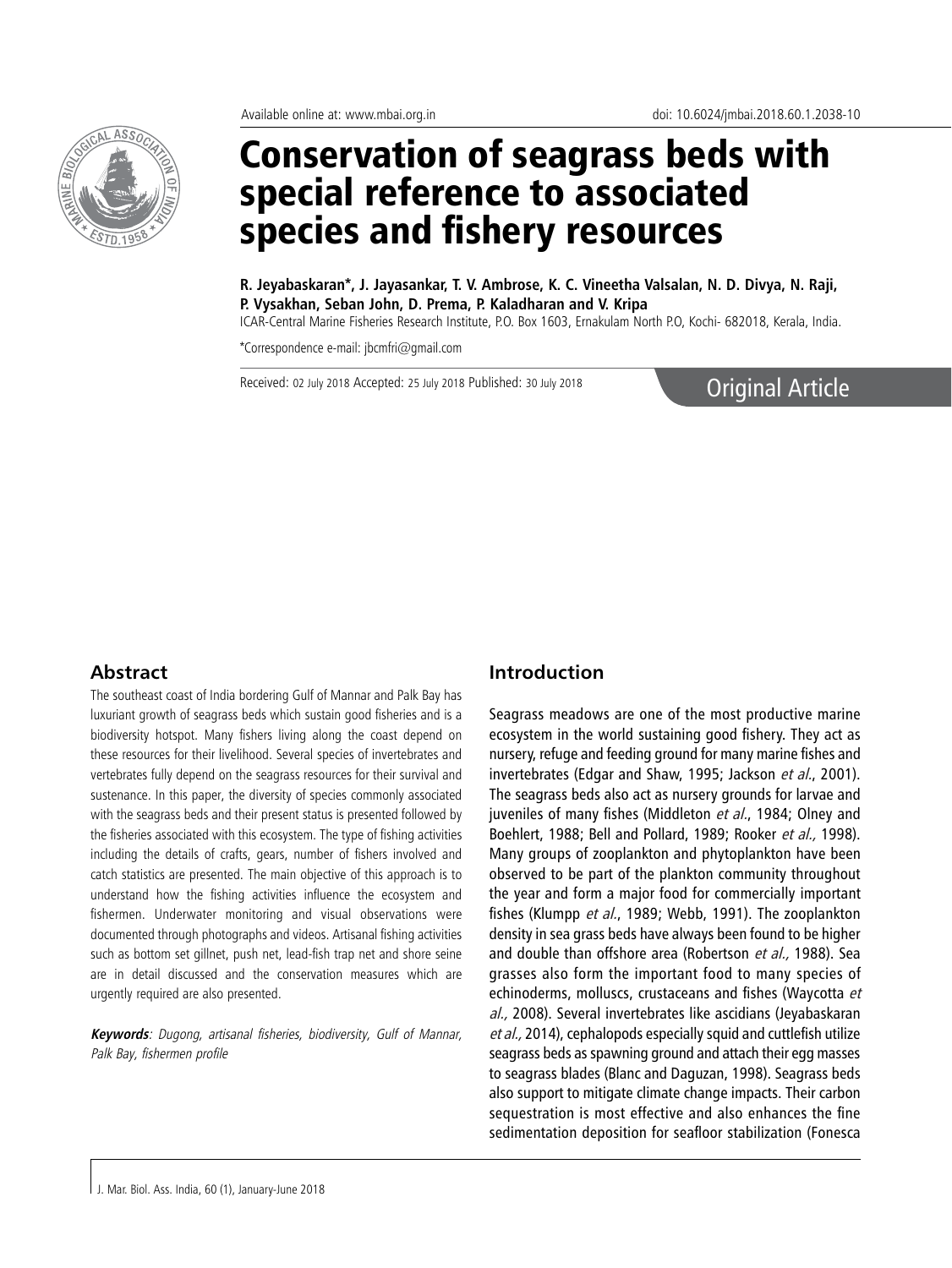and Fisher, 1986; Fourqurean et al., 2012). Seagrass detritus contribute much for coastal nutrient recycling and indirectly promote good fishery (Jackson et al., 2001).

Seagrass beds are degrading fast all over the world. At global level seagrass beds have been vanishing at a rate of 110 km2 year<sup>1</sup> since 1980 and 7% year<sup>1</sup> since 1990. The ecosystem services provided by the seagrass beds in the world have been estimated at \$1.9 trillion per year (Waycotta et al., 2008). Gulf of Mannar (GoM) and Palk Bay (PB) situated on the southeast coast of India have luxuriant seagrass beds which support good fishery of fin fishes and shellfishes. Many fishers living along the PB and GoM depend on these resources. Almost 96,735 fishermen from 288 fishing villages belonging to 6 districts in Tamilnadu are actively engaged in seagrass associated fisheries. The coral reef ecosystem in these areas has been extensively studied, however, information on biodiversity of seagrass associated animals and fisheries is limited. Seagrass beds of GoM and PB are degrading fast due to adverse fishing practices, pollution and other activities. In this paper attempts have been made to identify the biodiversity of seagrass associated fauna and identify the major resources caught in different fishing gears operated in the fishing areas. The study has evaluated the manpower involved in each fishing activity, the methods of operation and the impacts of such activities. Another objective of the study was to identify the conservation methods which are required to protect these natural habitats which are threatened by anthropogenic activities.

# **Material and methods**

The GoM extends about 190 km and PB of 260 km along the southeast Indian coastline and are blessed with vast expanses of tropical seagrass beds. The PB is very shallow with depths ranging from 1 to 10 meters along the coastal areas and less than 20 meters in most other places. Seagrass beds in PB are present from near shore to 9 km towards seawards. GoM Biosphere Reserve comprises of 20 Islands and seagrass beds are found along the coastal area of 0.75 to 9 meters depth and evenly distributed along the islands. Coral reefs, seagrass and mangroves of GoM come under legal protection whereas the ecosystems present in PB area are not yet declared as protected area. The seagrass beds of PB (Mandapam to Adhirampattinam region) have more luxuriant growth of seagrass density than GoM. Underwater explorations have revealed that three types of sea grass beds are present in PB such as (i) Coral reef associated sea grass bed as observed in Mandapam area (ii) Mangrove associated sea grass beds in Adirampattinam, Mallipattinam and Sethubavachatram area and (iii) Shallow sandy bottom sea grass beds found in Thondi, Kottaipattinam and Jegathapattinam area.

The seagrass associated fauna were studied based on visual observation along the local landing centres. Underwater studies were conducted by visual census method described by Francour et al., 1999 using SCUBA diving. Published information were collated from various articles published by Central Marine Fisheries Research Institute (ICAR- CMFRI) since 1947.

Towards arriving at a derived assessment of fish and fisheries in a region dominated by sea grass beds, the catch of five selected fishery resource groups as reflected in their landings at the centres (Fig.1) dotting the area and the corresponding effort expended to catch and land them was collated and summarized. The centre-wise, resource wise figures collated were based on the landing centre- day and resource specific estimates arrived in 2015 using a comprehensive multi-stage sampling design. Using the values of the second stage sampling units viz. crafts landing in the select centres, the centre-year estimates of both landings and effort were estimated and summarized after analysis. The impact of shore seine operation in seagrass beds was studied during the year 2015 using SCUBA diving and documented through photography and videos. Shore seine catch landed at 4 sites in the year 2015 were analyzed for the present study. Many artisanal fishermen depend on seagrass beds for their livelihood. Their fishing activities like Cephalopod fishing locally called as 'kanava thoondil' and stake net fishery (adappu valai or *patti valai*) also observed by diving.



Fig.1 Map showing the location of study area.

#### **Results**

#### Seagrass associated species

Extensive field studies and collated information from different sources revealed that the seagrass associated species diversity was very high and also highlighted was the increased presence of endemic species (Kumaraguru et al., 2008).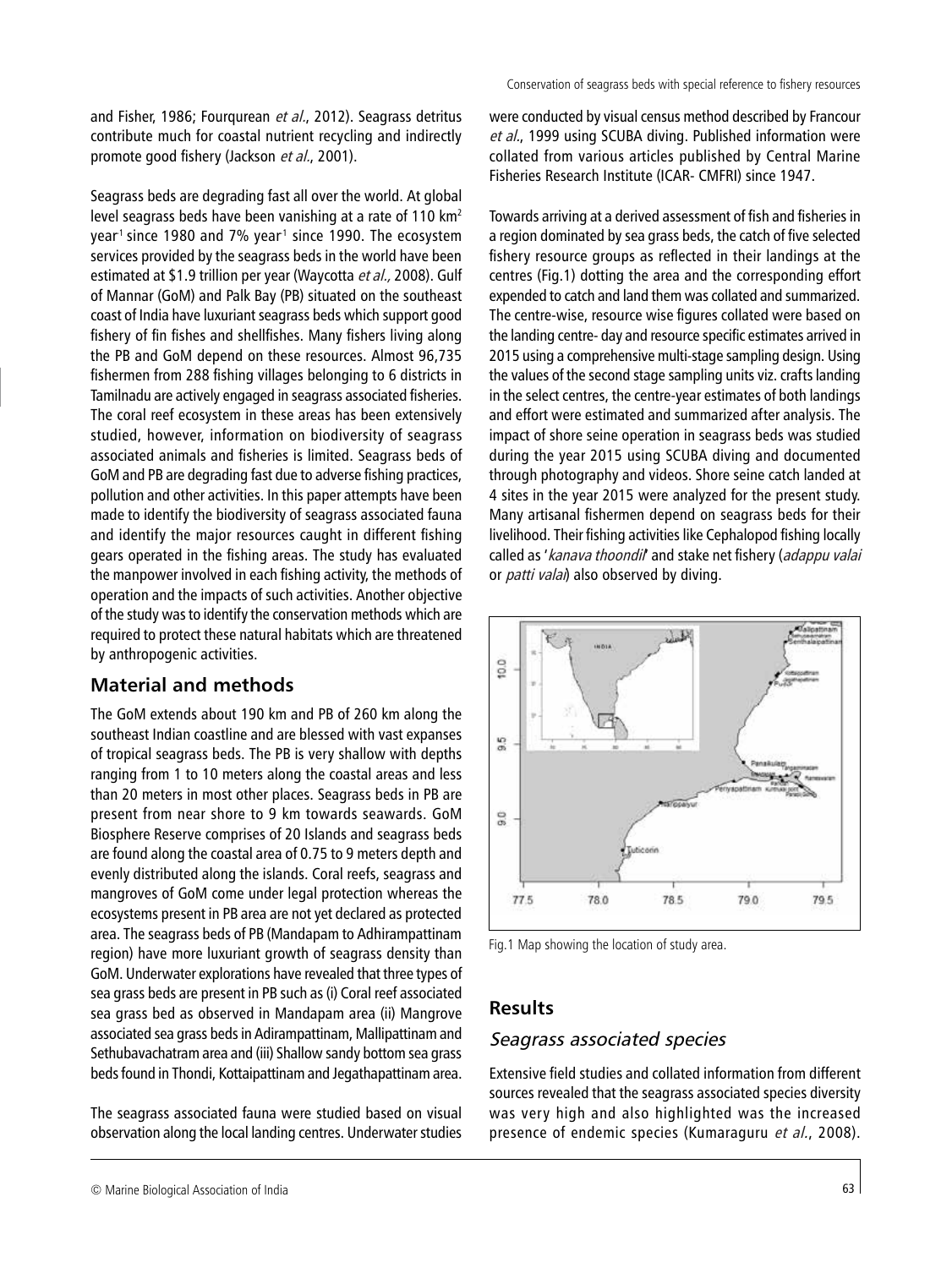R. Jeyabaskaran et al.

| Table 1. Status of seagrass associated fauna |  |
|----------------------------------------------|--|
|----------------------------------------------|--|

| Taxa                            | No. of Species | <b>Endemic Species</b> |
|---------------------------------|----------------|------------------------|
| Foraminifera                    | 51             | 2                      |
| Sponges                         | 275            | 31                     |
| Coelenterates other than corals | 123            | 49                     |
| Polyzoa (Ascidians)             | 100            | 15                     |
| Polychaetes                     | 75             | 22                     |
| Crustaceans                     | 651            | 159                    |
| Mollusca                        | 733            | 26                     |
| Echinoderms                     | 274            | $\overline{2}$         |
| Pro-chordates                   | 66             | 41                     |
| Fishes                          | 580            | 0                      |
| Marine Mammals                  | 18             |                        |

The updated present status of diverse taxonomic groups is listed in Table 1.

Most of the marine protected species like dugongs, sea turtles, pipefishes, sea cucumbers, chanks and seahorses are mainly dependent on the seagrass beds. Seahorses, pipefishes, sea cucumbers and chanks are exploited through shore seine and shrimp trawling fishery. In PB alone, 5,300 kg year<sup>1</sup> seahorses were reported to have been caught (Lipton and Thangaraju, 2002). The seahorse (Hippocampus kuda), pipefishes (Syngnathoides biaculeatus, Hippichthys cyanospilos, H. spicifer) are commonly found in seagrass beds of PB. The three species of sea cucumbers Holothuria scabra, H. spinifera and Actinopyga echinites are commercially important in GoM and PB. There are 5 species of seahorses and 9 species of pipefishes reported from GoM (Murugan et al., 2011).

The seagrass beds are housing many ornamental fishes and invertebrates. They have been exploited for live aquarium trade. The sea anemones (Sticodactylus haddoni and Hetractics magnifica); Pen shells (Pinna bicolor, Pinna deltodes and Pinna incurve); Starfishes (Pentaceraster regulus and Protoreaster linckii); Sea urchins (Salmacis virgulata, Stomopneustes variolaris and Temnopleurus toreumaticus); Soft corals (Lobophytum sp, Sinularia sp. and Sacrophyton sp.); Ornamental shrimps (Lysmata debelius, L. amboinensis, Ancylomenes magnificus, and Stenopus hispidus); sea slugs (Dolabella sp) are being heavily collected by local fishermen for aquarium trade. Aquarium traders in Mandapam, Madurai and Chennai are purchasing the live ornamental organisms from the fishermen. The gastropods (Pyrene flava, P. testudinaria, Euplica scripta, Cerithium scabridum and C. trailli) were found attached to the seagrass blades and shoots. The muricid gastropod Chicoreus virgineus var. ponderosa, Cypraea sp. also commonly found in the seagrass beds. The Venus clam (Gafrarium tumidum) generally found in the shores of GoM

and PB are being harvested by the fishermen for food and making lime.

Most of the marine protected species like dugongs, sea turtles mainly depend on the seagrass beds for their survival. The dugong (Dugong dugon Müller, 1776), commonly known as "sea cow", is a large marine mammal and is the only living member of family Dugongidae under order Sirenia. Dugong feeds mainly on seagrass species of the genera *Thalassia*, *Enhalus*, Cymodocea, Halodule, Syringodium, and Halophila. Stomach grabs of dugongs captured in the Gulf of Mannar and Palk Bay consisted of seagrasses Cymodocea serrulata, Syringodium isoetifoliam, Halodule uninervis, Halophila ovalis and Enhalus acoroides. Dugongs are restricted to inshore waters by their dependence on seagrasses. Dugongs are known as 'aavulia' in Tamil. They have been reported to be present in PB and GoM of southern Tamilnadu. Due to dependency on seagrass for their survival, habitats of dugong are more susceptible to increased pressure from human activities. Illegal hunting of dugongs is still going on in GoM despite stringent law in place. The dugongs are being killed by gillnets with large mesh size that are operated in the seagrass beds. Before the advent of nylon nets, gillnets were made by coir threads. Dugongs entangled in the nets could break the meshes of the nets and escape. But gillnets of today, made of nylon threads, are fatal for dugong. The marine mammals and seabirds are the apex predators in the marine ecosystem. The Indo-Pacific Hump-backed dolphin Sousa chinensis, Indo-Pacific bottlenose dolphin Tursiops aduncus and Finless porpoise Neophocaena phocaenoides were frequently sighted in the seagrass beds indicating their close association with this habitat.

#### Seagrass dependent fisheries

There are 16,560 fishing vessels which operated from the landing centres distributed alongside the seagrass habitats. Among these, 3744 gill netters and 3529 non-motorized vessels are fully dependent on seagrass habitats. The total landing of fishes in the year 2015 estimated from the 89 fish landing centres were 3,521,327 kgs. Apart from fin fishes, other commercial fishery resources from the seagrass habitats such as Penaeid Prawns-11381 t, Non-penaeid Prawns-2270 t, Squids-6751 t, Crabs- 9893 and Lobsters- 1170 t were landed. Among these, the seagrass dependent fishery resources were landed in 10 major landing centres along the coastal stretch.

Tables 2 and 3 detail the quantum and categories of seagrass dependent resources landed and the type of effort expended to land them in the study area. It is quite clear from the percentage of quantity of sea grass dependent resources landed as against the total marine fish landings of the major landing centres of the zone under study of 2015 there is a distinct skew in the quantum landed seen in juxtaposition with total landings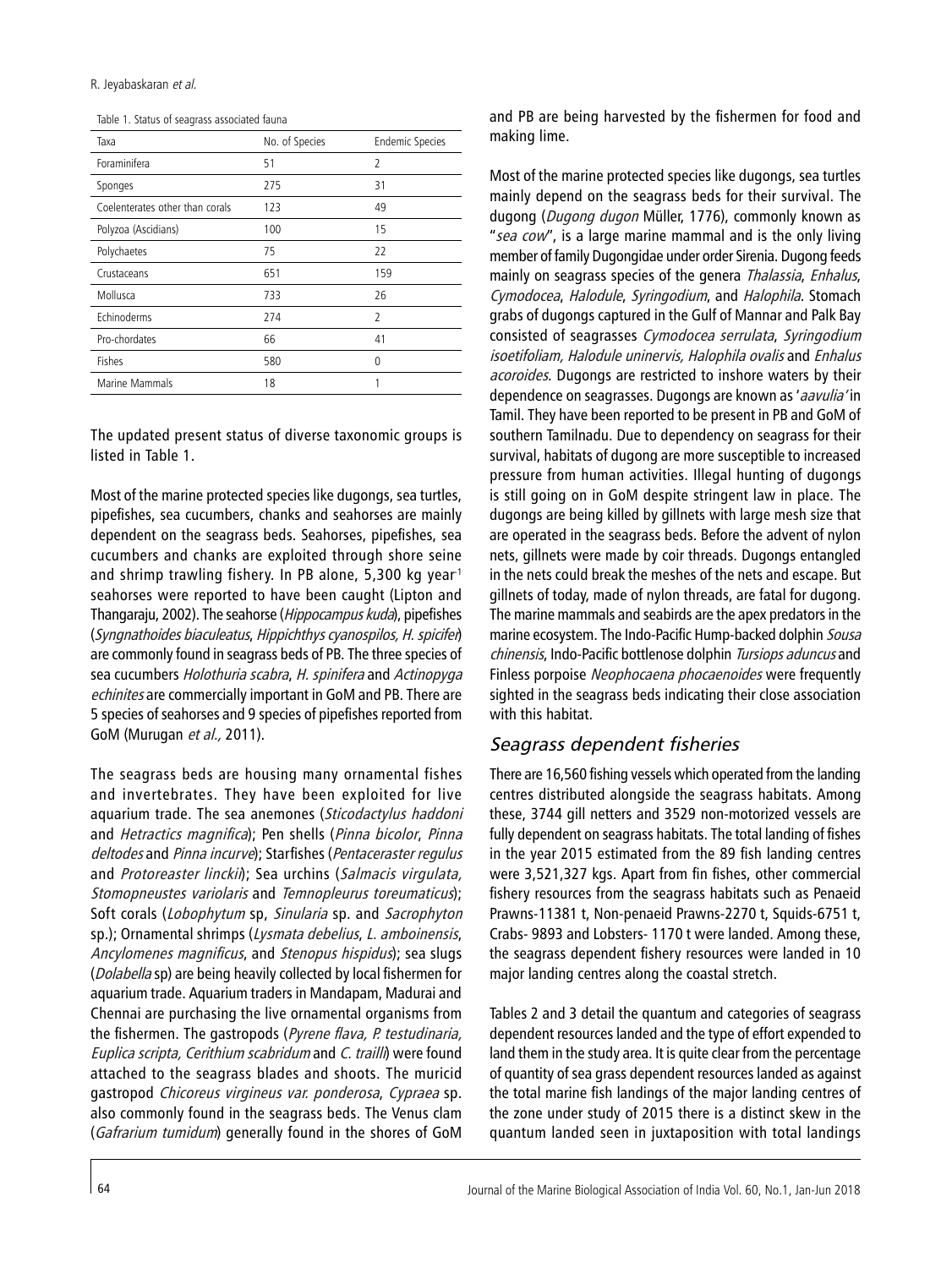|  |  | Table 2. Landing details of seagrass dependent fishery resources from Tamilnadu |  |  |
|--|--|---------------------------------------------------------------------------------|--|--|
|  |  |                                                                                 |  |  |

| Name of Landing Centres | Penaeid Prawn | Non-Penaeid Prawn | Lobster | Crab   | Squid        | Total Catch (kg) | Percentage (%) |
|-------------------------|---------------|-------------------|---------|--------|--------------|------------------|----------------|
| Tuticorin               | 429439        | 213419            | 20966   | 762564 | 1968385      | 3394773          | 20.16          |
| Jagathapattinam         | 2411308       | 0                 |         | 331052 | 17212        | 2759572          | 16.39          |
| Kottaippattinam         | 2102420       | $\Omega$          | 0       | 252563 | 54910        | 2409893          | 14.31          |
| Mandapam                | 1506024       | 33582             |         | 710820 | 0            | 2250426          | 13.36          |
| Mallipattinam           | 1200145       | 0                 |         | 214050 | 24003        | 1438198          | 8.54           |
| Rameswaram              | 934626        | 14784             |         | 225425 | $\mathbf 0$  | 1174835          | 6.98           |
| Pudur                   | 108099        | $\Omega$          |         | 924464 | $\mathbf 0$  | 1032563          | 6.13           |
| Senthalaipattinam       |               | 0                 |         | 915120 | $\mathbf{0}$ | 915120           | 5.43           |
| Sethubavachatram        | 628301        | $\Omega$          | 0       | 99881  | 15493        | 743675           | 4.42           |
| Therkuvadi              | 46933         | 0                 | 3002    | 17655  | 653976       | 721566           | 4.28           |
|                         |               |                   |         |        |              |                  |                |

Table 3. Gear wise catches (kg) of seagrass dependent fisheries

| Gear        | Tuticorin    | Jagatha-<br>pattinam | Kottai<br>pattinam | Mandapam | Malli-<br>pattinam | Rameswaram   | Pudur    | Senth<br>alaipattinam | Sethu Bava<br>chatram | Therkuvadi   |
|-------------|--------------|----------------------|--------------------|----------|--------------------|--------------|----------|-----------------------|-----------------------|--------------|
| <b>IBGN</b> | 6250         | 0                    | 0                  | 0        | 0                  | 0            | 0        | 0                     | 0                     | 0            |
| <b>MDTN</b> | $\mathbf 0$  | 321989               | 1824950            | 662210   | 169489             | 585621       | 0        | 0                     | 21103                 | 20336        |
| <b>MTN</b>  | 3321464      | 2437583              | 584944             | 1588216  | 1230667            | 573434       | 0        | 0                     | 692430                | 701231       |
| NMBSGN      | 12200        | 0                    | 0                  | 0        | 0                  | $\mathbf 0$  | 0        | 0                     | 0                     | 0            |
| NMGN        | 429          | 0                    | $\Omega$           | 0        | 0                  | 0            | 0        | 0                     | 0                     | 0            |
| <b>NMHL</b> | 1500         | 0                    | $\Omega$           | 0        | 0                  | 0            | 0        | 0                     | 0                     | 0            |
| OBBSGN      | 31007        | 0                    | $\Omega$           | 0        | 0                  | 0            | 918884   | 915120                | 4776                  | $\mathbf{0}$ |
| OBGN        | 21848        | 0                    | $\Omega$           | 0        | 38042              | $\mathbf 0$  | $\Omega$ | 0                     | 0                     | 0            |
| OBSS        | 75           | $\theta$             | $\Omega$           | 0        | 0                  | $\mathbf{0}$ | $\Omega$ | 0                     | 0                     | 0            |
| OBTN        | $\mathbf{0}$ | 0                    | $\Omega$           | 0        | 0                  | 15780        | 113680   | $\mathbf{0}$          | 25367                 | $\mathbf 0$  |
| Total       | 3394773      | 2759572              | 2409894            | 2250426  | 1438198            | 1174835      | 1032564  | 915120                | 743676                | 721567       |

IBGN-Inboard Gillnet; MDTN-Multiday Trawl net; MTN-Mechanised Trawl net; NMBSGN-Non Motorised bottom set Gillnet; NMGN-Non motorised Gillnet; NMHL-Non motorised Hook & Line; OBBSGN-Outboard bottom set Gillnet; OBGN- Outboard Gillnet; OBTN-Outboard Trawl net

between the PB part and the GoM part. Tuticorin accounts for a significant 20.16 percent with steady fall in proportion while moving towards north. Jagathapattinam and Kottaippattinam are exceptions to this, logging close to 15%. But a closer look at the gear profile will possibly give a clearer picture. Both these landing centres have landed the resources using trawl nets including the multiday ones, whose grounds could have been more southwards as usually the case has been. Also the gear profile of Tuticorin is a picture in contrast. With as many as seven gears playing a part in landing dependant resources, the local presence of seagrass beds is well underlined. The fact that highly short ranged and locally deployed non-mechanised gears (which neither use motor power either for propulsion or for fishing) have landed such resources albeit in a very low scale is an indicator enough of the wealth of seagrasses. The landings of such grass bed habitat resources by outboard units too reinforce the similar fact. This phenomenon is recorded in many centres of Palk Bay too.

Bottom Set Gill Nets (BSGN) have the second major ranking

in terms of catchability coefficient of the focussed category of resources and hence doubly vouch for the strong presence of seagrass beds in those fishing grounds which can be covered in a day's fishing from the listed centres. It is a fact that trawl nets overshadow the quantum of captured resources and still if their dominance is offset by orthogonality, the rest of the gears recording non-zero landings do contribute to the second most influential component explaining the catch variability amongst the seagrass dependent resources.

#### Cephalopod fishing

Cephalopods consisting of squids, cuttlefishes and octopuses which too form an important commercial fishery in seagrass ecosystem. Squids and cuttlefishes locally called as 'kanava' are principally caught as by-catch from shrimp and fish trawls employed by the trawlers. The main squid species landed in GoM and PB are Sepioteuthis lessoniana (Silas et al., 1982). The luxuriant dense seagrass beds always attract squids and cuttlefishes, which are caught by the hand jigging operated from thermocol float (Fig. 2a). Fishermen use Japanese jigs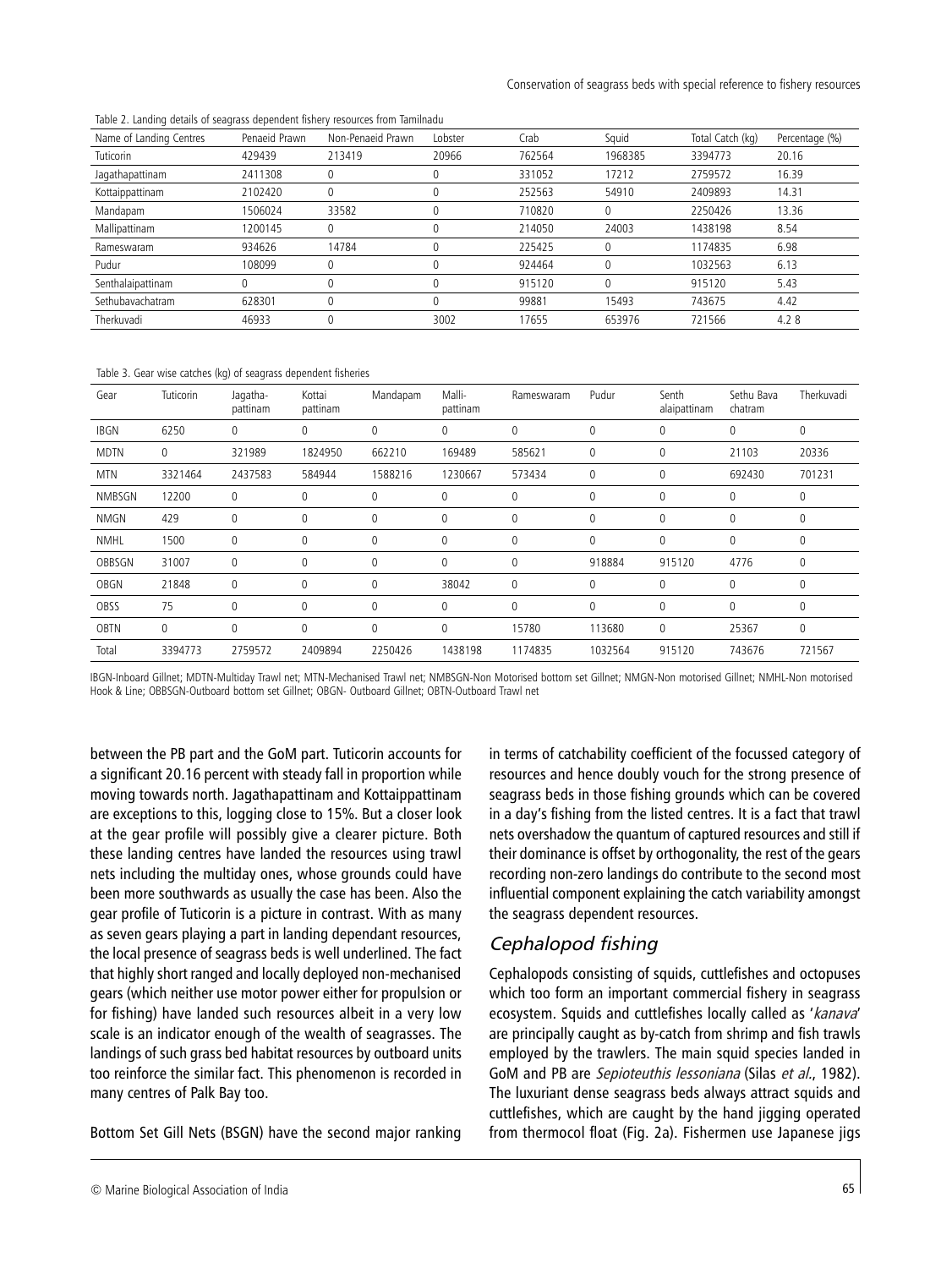

Fig. 2a. Thermocol float, b. Underwater photo of plant material FAD, c. Squid egg cluster attached in decayed leaves, d. Stake net/ Lead fish trap net.

which resemble live shrimp. Each jig is tied to nylon wire with length ranging from 6 to 15m and is rolled on a wooden frame reel or spindle (Balasubramanian et al., 1995). Thermocol floats are made up of thermocol sheets and thermocol waste materials which are stitched together using nylon twine into particular shape. The entire set of floats is covered by polys sack which are sourced from empty cement bag or urea sack and tied strongly by small nylon rope. Thermocol floats have low weight and a single man handles them efficiently. Seagrass beds act as a best spawning ground for squids and cuttlefishes. Female cuttlefishes and squids move towards seagrass beds in search of substrate to attach their egg mass. The squid species S. lessoniana commonly called as Palk Bay squid is abundantly found in GoM and PB. The fishermen of GoM collect small plant materials from near shore area and tie them together by nylon rope. Small thermocol pieces are attached to the plant materials as shown in Fig. 2b for keeping the plant materials in upright position. These plant materials are deployed in dense seagrass beds occurring in 2-3 m depth using sand filled sacks for anchoring (Fig. 2b). Sometimes fishers use stone as anchor material. These natural plant materials act as FAD. Female squids are attracted by the decaying plant leaves and lay the egg masses onto the branches (Fig. 2c). In PB, fishermen use bamboo shoots or coconut spadix as FAD. Underwater visual observation of present study revealed that individual egg capsule consists of 6 to 8 embryos. Each egg cluster consisted of 15 to 19 egg capsules and 32 to 40 such egg clusters per FAD unit was noticed. Peak spawning period of S. lessoniana was during post monsoon period of January to March and the activity gets extended up to June. The dominant cuttlefish species landed from the southeast coast of India is Sepia pharaonis, followed by S. aculeata (Geetha Sasikumar et al., 2015).

In the year 2006, cephalopod production in PB estimated as

584 tons with a mean catch per unit effort (CPUE) of 16 kg. Squid catch was 54% followed by cuttlefish, which formed 46%. In GoM, 230 tons of cephalopod were landed of which squid formed 71% and cuttlefish 29%. The mean CPUE was estimated as 10.5 kg with peak landing during June to July (Venkatesan and Shanmugavel, 2008). During the present study, the CPUE of PB ranged from 6.5 to 20 kg and in GoM ranged from 4.5 to 11 kg. Fishermen usually go for cephalopod fishing in the early morning and return before the sun sets. Sometimes, they go for fishing during night on full moon days. Seagrasses serve as nursery and breeding grounds of cephalopods. Seagrass disappearance in coastal area can directly lead to decline of cephalopod and indirectly affect the livelihood of fishermen who depend on cephalopod fishery.

### Stake net/ Lead-trap net fishery

Lead-trap net or stake net fishing in GoM and PB is the emerging fishery propped by expansive seagrass beds. This type of fishery was introduced to GoM in the year 1990 by Sri Lankan refugees in Mandapam. In the year 2010, only 30 nets were operated in between Thangachimadam and Pudumadam (Venkatesan, 2010). The structure, fabrication, installation and economy of individual lead-trap net fishery were described by Venkatesan (2010). Sri Lankan Tamil people call this lead-trap net as 'pattivalai' and local fishers call as 'adappu valai' (Fig. 2d). During the present study it was noticed that there were 60 nets installed between Thangachimadam to Periyapattinam. Now these types of lead-traps are found in PB seagrass beds also. A concerted study revealed the presence of about 52 nets in Mandapam to Mallipattinam stretch of PB. Underwater observation revealed the presence of following species in the net; Thryssa mystax, Grey Bamboo shark (Chiloscyllium griseum), Jellyfish (Mastigias cf. papua and Rhopilema cf. hispidum), Tetrodon fish (Canthigaster solandri), pufferfish (Arothron immaculatus, A. micropunctatus and Torquigener brevipinnis), orbicular batfish (Platax orbicularis), barracuda (Sphyraena sp.), squid (Sepioteuthis lessoniana), cuttlefish (Sepia aculeata and S. pharaonis), rabbit fish (Siganus canaliculatus, Siganus lineatus and Siganus javus) and sea snake (Hydophis sp.). There were instances of sea turtles accidentally entering into the trap net in search of food and getting trapped inside. It was observed during SCUBA diving sessions that Green turtle (Chelonia mydas) was found trapped in PB side of Mandapam and Olive ridley turtle (Lepidochelys olivacea) in Periyapattinam. Fishermen of these regions are well aware of the legal protection of turtles, albeit one off rare incidents of these turtles was being voluntarily collected for food in Kilakkarai and Periyapattinam.

# Crab and Shrimp fishery

The brachyuran crabs and shrimps, particularly green tiger prawns, are permanent inhabitants of the seagrass ecosystem. Crab fishery is predominant in all the coastal areas of PB and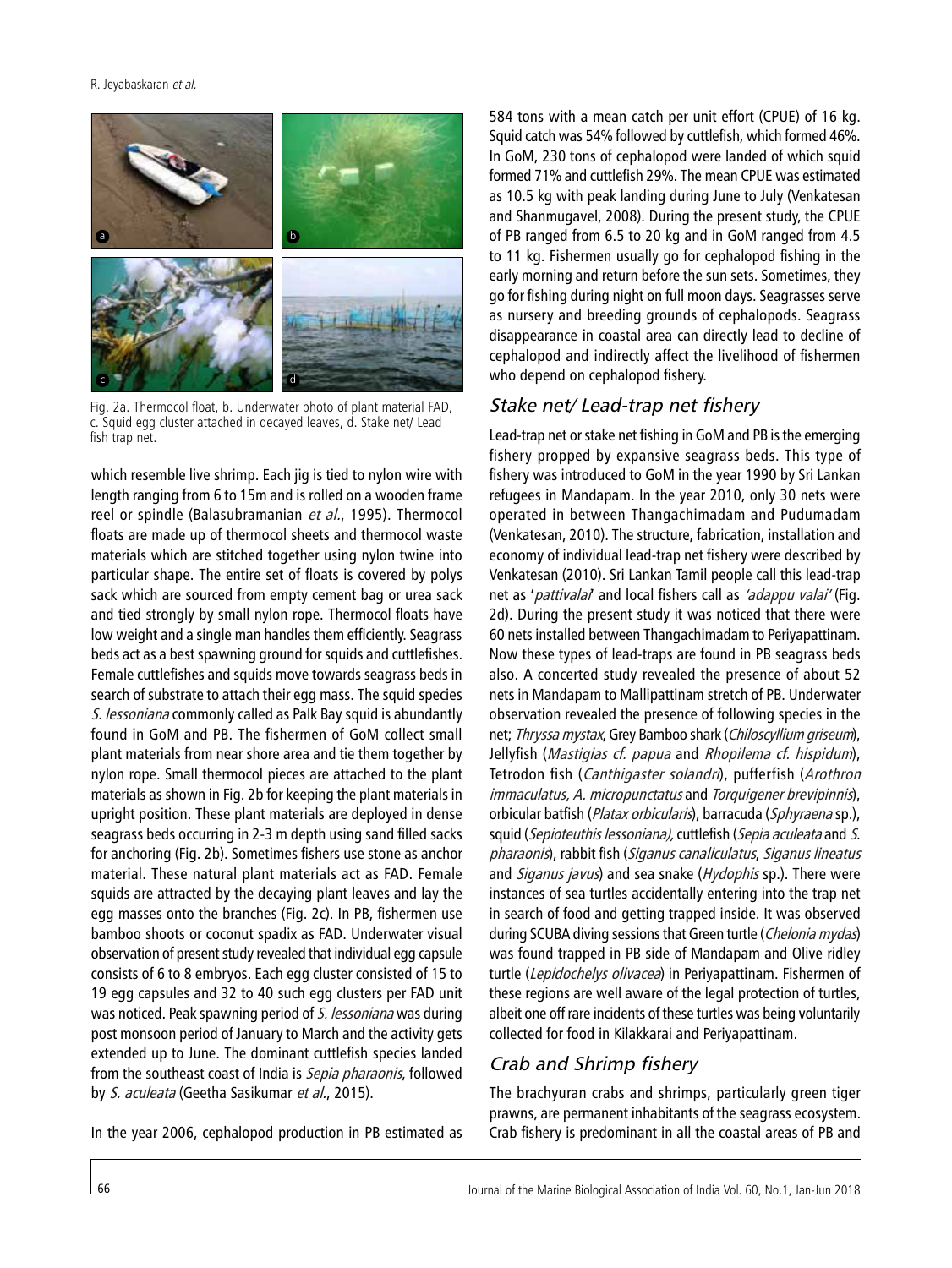GoM (Table 2). Crabs in seagrass beds are mostly exploited by artisanal fishermen through shore seine, push net 'thallumadi' and bottom-set gillnet. PB and GoM fishermen use special type of gillnet called 'nandu valai' especially in Devipattinam, Thiruppalaikudi and Sethubavachatram, Senthalai pattinam, Pudur, Mandapam and Vedhalai by using country boat called 'vathai'. The 'nandu valai' is the monofilament gillnet with 80-90 mm mesh size (Josileen and Menon, 2007; Rajamani and Palanichami, 2010). The annual landing of crabs in the year 2015 at major landing centres are given in Table 2. The crab catch data is always higher in majority of locales in PB than in GoM, which were exclusively punctuated by Blue crab (Portunus pelagicus). The major share of GoM crab landing were P. pelagicus ( $\sim$ 90%) followed by P. sanguinolentus ('mukkannu nandu'), Charybdis natator, Scylla tranquebarica and C. feriata (siluvai nandu).

The most dominant species found in the area is green tiger shrimp Penaeus semisulcatus. There are three types of gears i.e shrimp trawl net, disco gill net and push net (thallu madi) operated in the seagrass beds targeting these resources. In PB and GoM, shrimp trawls mostly operated at 7 to 18m depths. The green tiger shrimp  $P$  semisulcatus is mostly exploited by the 'thallu madi', which resembles mini trawl net which is operated only in dense seagrass beds throughout the year at the depth of 5 m. The migratory behaviour of green tiger prawn P. semisulcatus was studied by tagging and it was learnt hat seagrass beds were their favourable habitats and they stayed for longer period than Fenneropenaeus indicus (Maheswarudu et al., 1998).

Most of the shrimps (90%) caught in 'thallu madi' were juveniles resulting in indiscriminate exploitation of the resource in seagrass beds (Rajamani and Palanichamy, 2009). Shrimp trawl net fishing is traditionally carried out in PB during April to October and this gets shifted to GoM during November to March. Green tiger shrimp contribute over 50% of trawl catch followed by Fiddler shrimp (Metapenaeus stridulans) (Maheswarudu et al., 1996). There are 59 species of shrimps identified in shrimp trawl net landings (Rajakumaran and Vaseeharan, 2014). Among these, Penaeus monodon, Fenneropenaeus indicus, Trachypenaeus pescadoreensis and Metapenaeus burkenroadi are landed in considerable quantities. Landing details of the year 2015 shows that shrimp landings were more in PB than GoM. The highest landings were reported in Jagathapattinam and Kottaipattinam followed by Mandapam (Table 2). The lowest landings were reported in Therkuvadi, where the seagrass density was less. It clearly shows the luxuriant seagrass beds are the nursery grounds of shrimps which contribute more catches. The Nonpenaeid prawns were landed only in Tuticorin, Mandapam and Rameswaram. The major contributor of non penaeid fishery

was Paste shrimp (Acetes indicus) which are commonly found in seagrass beds.

# Shore seine/Beach seine fishing

Shore seine/Beach seine fishing is locally called as 'kara valal' has been operated in seagrass beds of PB and GoM by artisanal fishermen for many decades. There are two type of shore seines operated in these areas. In the first type the net length is about 500 m and width is 3 m with mesh size of 10 mm to 30 mm made up of nylon thread. The bottom edge of net attached with thick coir rope or nylon rope for sinking the net to bottom. Generally 12-14 people are involved with 6 to 7 people on each side of net in the shore and jointly pull the net to sea shore (Fig. 3a). The shore seine fishing lasts for a minimum of 3 hrs of operation in near shore seagrass beds at the depths of 0.5 m to 3 m and normally they start at 5 am and end at 8 am. If the catch is very less, they haul twice. Many fisherwomen are involved in these fishing activities. The type  $'b'$  shore seine (Fig. 3c) is big size with 1 to 2 km length and small boat is engaged to deploy the net in the seagrass beds at the depths of 1 to 5 m. The width of the net is about 4 to 5 m and the bottom edge of the the bag part is attached by iron chain and iron balls (Fig. 3d) for efficient trawling in the seagrass beds. The top edge is buoyed by floats. There are 20 to 24 people involved and each side 10 to 12 people engaged to pull the wing rope. Nowadays, wing ropes are pulled with the help of tractors to reduce the human effort. To study the impact of shore seine on seagrass beds, underwater visual observation was made using SCUBA diving. The present study revealed that type ' $a'$  shore seine operation had not affected the seagrass beds and no damage was noticed in seagrass blades. The worst part of the fishing was 70% of the catches were composed of juveniles and sub adults (Fig. 3b). Compared to type 'a' shore seine, type 'b' caused



Fig. 3. a. Type 'a' shore seine operation, b. Juvenile fishes at the cod end of shore seine, c. Type 'b' shore seine fishing, d. Iron chain and balls attached to bottom edge of shore seine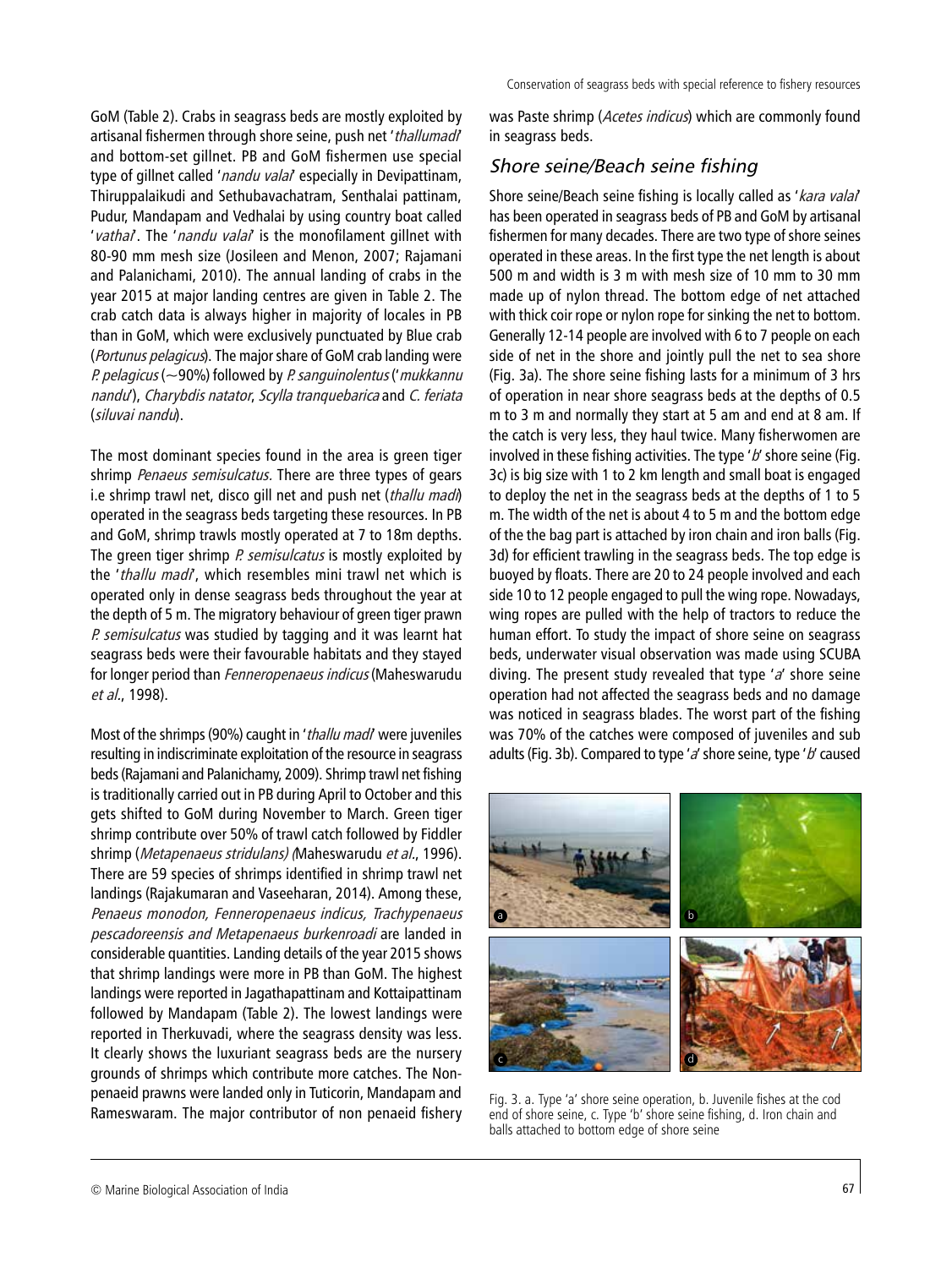#### R. Jeyabaskaran et al.

extensive detrimental effects to seagrass beds. Because of the metal chain attached to the bottom edge, it sweeps the bottom and breaking the seagrasses leaves/blades. Huge amount of seagrasses brought to the shore by this fishing operation and dumped in the shore (Fig. 3c). Along with seagrasses, many bottom dwelling animals such as polychaetes, molluscs, sponges, echinoderms were caught and dumped in the shore without any use. In the type 'b' shore seine fishing, catch ranged between 1 to 6 tons and more than 80% catch were juveniles and several non-commercial invertebrates. Repeated hauling in the area have caused extensive damages to the seagrass beds and will take long time to recover.

The shore seine catches of the 4 sites in the year 2015 was analysed. The sites were Panaikulam in PB, ii. Rameswaram-Paradi (GoM), iii. Pamban-Kundukal point (GoM) and iv. Narippaiyur (GoM). Shore seines of type 'a' were operated in Pamban-Kundukal point and Rameswaram-Paradi. Shore seines fishing of type 'b' were engaged in Panaikulam and Narippaiyur. The CPUE was calculated in all the sites and variation of CPUE observed. The CPUE of Panaikulam was 139 kg, Rameswaram-Paradi- 237 kg, Pamban Kundukal point- 381 kg and Narippaiyur- 2010 kg. Panaikulam seagrass beds once renowned for luxuriant growth of seagrass. Because of the repeated hauling of type  $'b'$  shore seine, the seagrass beds have degraded and that has resulted in reduction of catches. The species composition of catches were analyzed and the results showed that the major catches comprised

Thryssa sp. which contributed to 72% of total catch, Indian oil sardine Sardinella longiceps (12%), other sardines (7%) and other minor group of species contributed to the tune of 9%. The minor group consisted of 35 commercially important species and their catch details are plotted in Fig. 4. Among the catches, juvenile fishes of Eubleekeria splendens, Leiognathus brevirostris, Nuchequula mannusella and Gazza ninuta were dominant. Apart from fishes, squids (1%), cuttlefishes (4%), blue crabs P. pelagicus ( $\Box$ 1 %) and miscellaneous species (4%) were also recorded. In all there were 86 species reported in miscellaneous which mostly comprised sponges belonging the class Demospongiae, seahorses, pipefishes, echinoderms, molluscs and polychaetes.

Shore seining formed the base of what was locally called as 'kola' fishery. It consisted of three species Thryssa mystax, T. dussumieri and T. setirostris. The food and feeding habits of *Thryssa* sp. showed that adults prefers to feed on juvenile shrimps, Acetes sp., amphipods, fish eggs and larvae, molluscan larvae and polychaetes. The preferred food items of juveniles are nauplius larvae, *Lucifer* sp., copepods, cypris larvae, alima larvae, amphipods and molluscan larvae. It has been reported that zooplankton densities in seagrass beds are twice that of offshore environments (Robertson et al., 1988). The seagrass beds of southeast coast of India consisted of thick biomass of zooplankton i.e 20-25 mlm-3 during October to December in PB and GoM, 17-20 mlm-3 during April to June (Maruthanayagam and Subramanian,



Fig. 4. Catch composition of minor groups recorded in shore seine fishery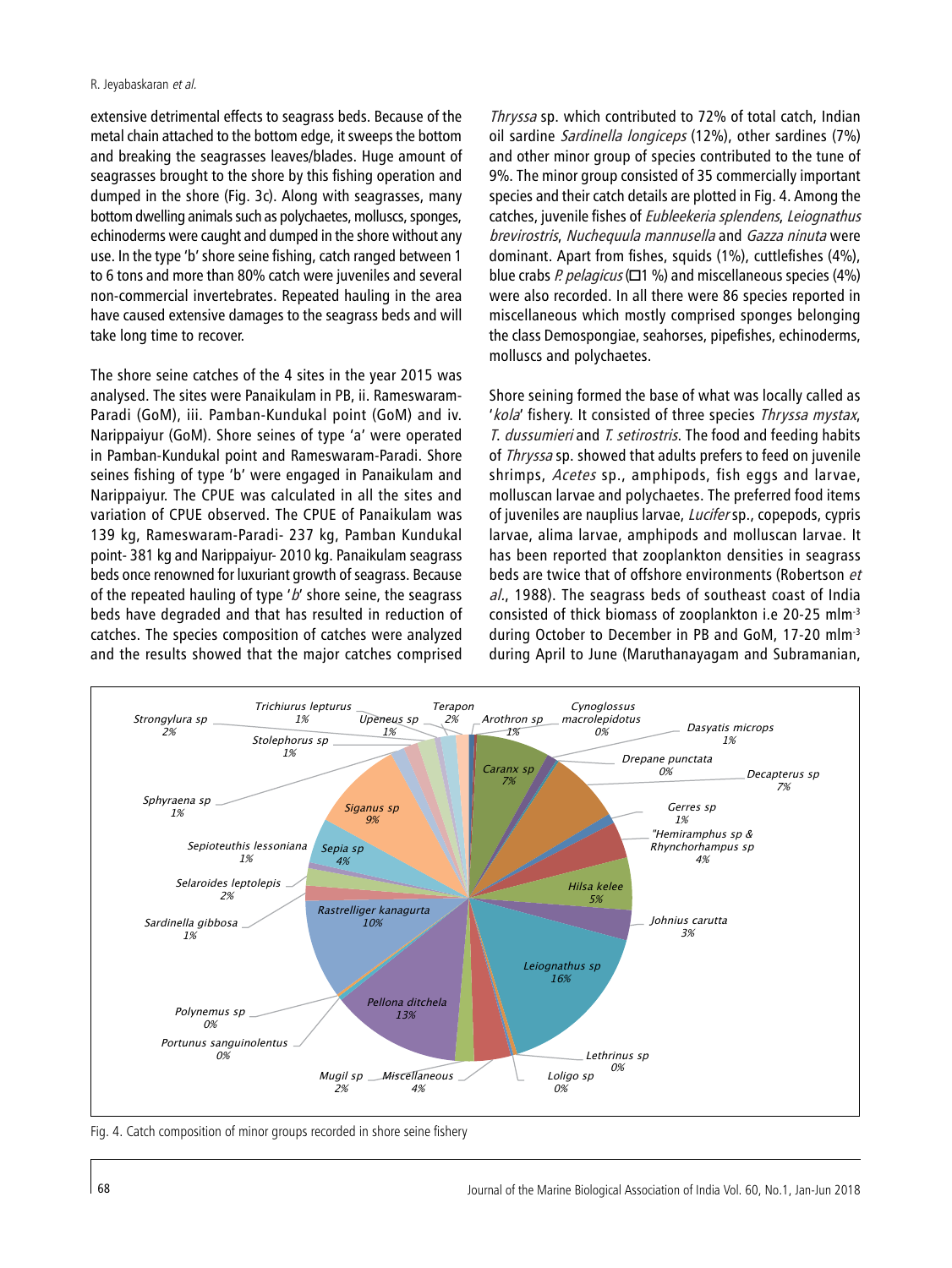1999). So far, 114 species of zooplankton have been reported from GoM, in which copepods were dominant (Jeyaraj et al., 2016) and 43 species of diatoms and 2 species of blue-green algae recorded from PB. The food content of oil sardines collected from the shore seines were mostly copepods and the species *Microsetella rosea* was dominant in the diet. Juvenile oil sardines stomach was full of diatoms (Sekharan, 1971). It is very evident that seagrass acts as nursery and feeding grounds for Thryssa and oil sardines, which was reflected in the shore seine catch profiles.

The numbers of shore seines are increasing along the coast. The annual landing of shore seine fishing in the period 1987 to 1991 was 609 tons at Tuticorin (Bennet and Armugam, 1993). It has increased to 953 tones during the year 2012-13 (Diraviya Raj et al., 2017). In Tuticorin alone 610 fishermen are involved in shore seine fishing where the oil sardine and anchovies were the dominant catch contributors (Diraviya Raj et al., 2017). According to CMFRI (2012) fishery census 2010, there are 393 shore seines operated along the seagrass beds of GoM and PB. The fishermen profile and other details are given in Table 4. It clearly shows that 75.45% fishers families depending on seagrass resources were Below Poverty Line (BPL) and 86,240 fishers are actually engaged in the fishing activities.

#### **Discussion**

The present study has established that seagrass beds support commercial fishing activities and also serve as biodiversity hotspots. Degradation of seagrass habitats has resulted in substantial loss of fishery and associated species. Since fishermen are wholly dependent on the resources, conservation of seagrass beds is possible only through their involvement. Many fishers are well aware of the fact that overexploitation of resources would ultimately be having a lasting negative impact on their income. But being sucked into the vicious cycle alternating between survival and sustainability they are forced into repeating the same due to their poverty. This gets more accentuated due to the fact that and there is no alternate livelihood income for them. On a comprehensive evaluation it is evident that the Palk Bay (PB) seagrass beds are luxuriant and diminishing faster than Gulf of Mannar

(GoM). This leads to the logical follow-up to ensure the identification of dense seagrass beds with high species diversity and abundance their legal protection in PB. Such stretches should be tagged as 'no take zone' and all fishing activities should be banned in that area. As an added benefit they will be helpful in conserving biodiversity aspect of seagrass beds while acting as spawning and nursery area for many fishes and invertebrates and perform as core zone. Concerted and comprehensive awareness programme among fishers is needed for setting this concept in motion. Awareness materials of underwater footage on destructive fishing practices, how it destroys the habitats and the consequences should be shown to them through fishermen societies. Special emphasis must be shown towards the endangered species 'sea cow' (Dugong dugon) feeding habitats should be identified and protected. The fishing activities in vogue mostly involve small mesh size nets. Fishers should be educated to use large mesh size net and not to include metal chain in shore seine bottom edge, which increases their collateral lethality. Such steps would lead to avoidance of juvenile fishing and biodiversity loss. Government would better serve this cause to initiate a policy on 'Adopt a seagrass village' programme with the involvement of fishermen societies, NGO and industrialists. A major practical initiative could be the conceptualisation of model village for conserving the seagrass beds for others emulate. Conservation of seagrass beds could be achieved only through fishermen community participation. Legal protection and enforcement would best serve as invigorative mechanism for the positive orientation of fishers towards the management of the resources.

## **Acknowledgements**

Authors are thankful to Director, ICAR-CMFRI for facilities provided. We are grateful to Dr. J. R. Bhatt, Advisor, MoEF&CC, Govt. of India and Dr. T. Thangaradjou, DST-SERB for their moral support to bring out the paper. We are immensely thankful to Mr. K.G. Radhakrishnan Nair for his excellent field support.

#### **References**

Bell, J. D. and D. A. Pollard. 1989. Ecology of fish assemblages and fisheries associated with seagrasses. Biology of seagrasses, A.W.D. Larkum et al. (eds), Amsterdam: Elsevier Science, p. 565-597.

Bennet, P. S. and G. Arumugam. 1993. Small-scale shore seine fishery at Tuticorin: 1987-91. Mar. Fish. Infor. Serv., T & E Ser.,123: 5 - 8.

Table 4. Fishermen profiles and number of shore seine operated in districts along the seagrass habitats

| Name of District | Landing centers | Fishing villages | Fishermen families | <b>BPL</b> families | Fisher folk<br>population | Actual Fishermen<br>population | Shore seine owned<br>by fishermen |
|------------------|-----------------|------------------|--------------------|---------------------|---------------------------|--------------------------------|-----------------------------------|
| Thanjavur        | 25              | 45               | 6530               | 6483                | 29489                     | 7518                           | 95                                |
| Pudukkottai      | 30              | 33               | 6398               | 2689                | 29663                     | 8222                           | 4                                 |
| Ramanathapuram   | 90              | 178              | 41048              | 33429               | 193913                    | 48753                          | 221                               |
| Tuticorin        | 27              | 32               | 19998              | 13212               | 82560                     | 21747                          | 73                                |
| Total            | 172             | 288              | 73974              | 55813               | 335625                    | 86240                          | 393                               |